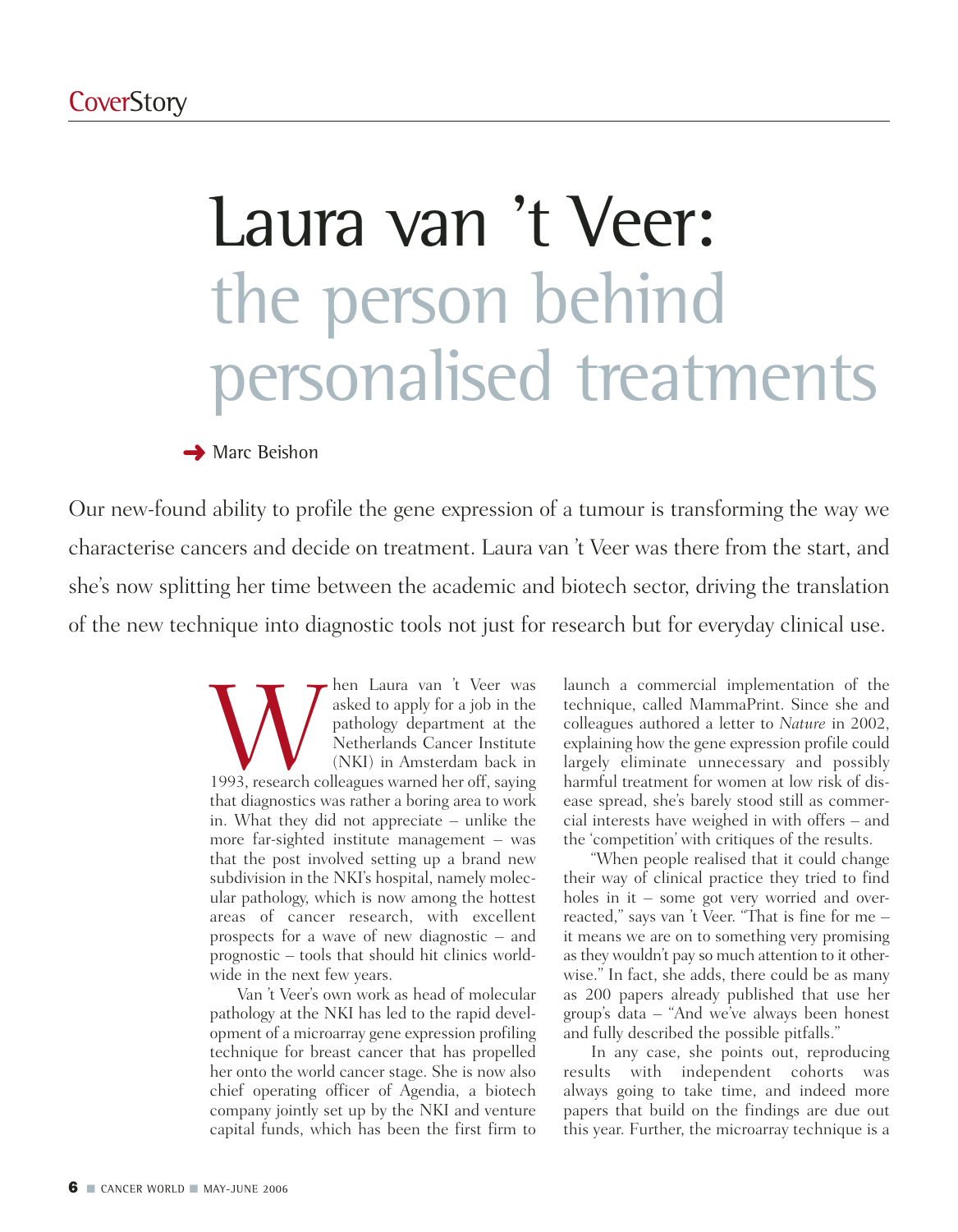

## "When people realised that it could change their way of clinical practice they tried to find holes in it"

highly complex amalgam of technology, bioinformatics, biostatistics and oncology – at present it simply is not feasible for any laboratory to achieve reproducible results using home-grown equipment. "That is why Agendia was set up – to create a 'black box' system that can be widely used for breast and other cancers," says van 't Veer.

"My driving force for bringing it forward is that it is really of benefit to implement this type of diagnostic – it will give a better insight into the disease someone has, and insight into best therapy  $-$  so it's important that everyone starts using it. But sometimes I feel I'm pushing too hard."

Although her eye is now firmly on this clinical setting, van 't Veer's background is in basic research, and it was the scope of the job offer at the NKI that has been a key enabler. "I was the first molecular biologist to be appointed to work in both the hospital and the research part of the NKI," she says. "Few people have appointments in both." The dual role has been especially beneficial as not only has she been able to proceed with both diagnostic and research-based molecular pathology, but she also moved quickly to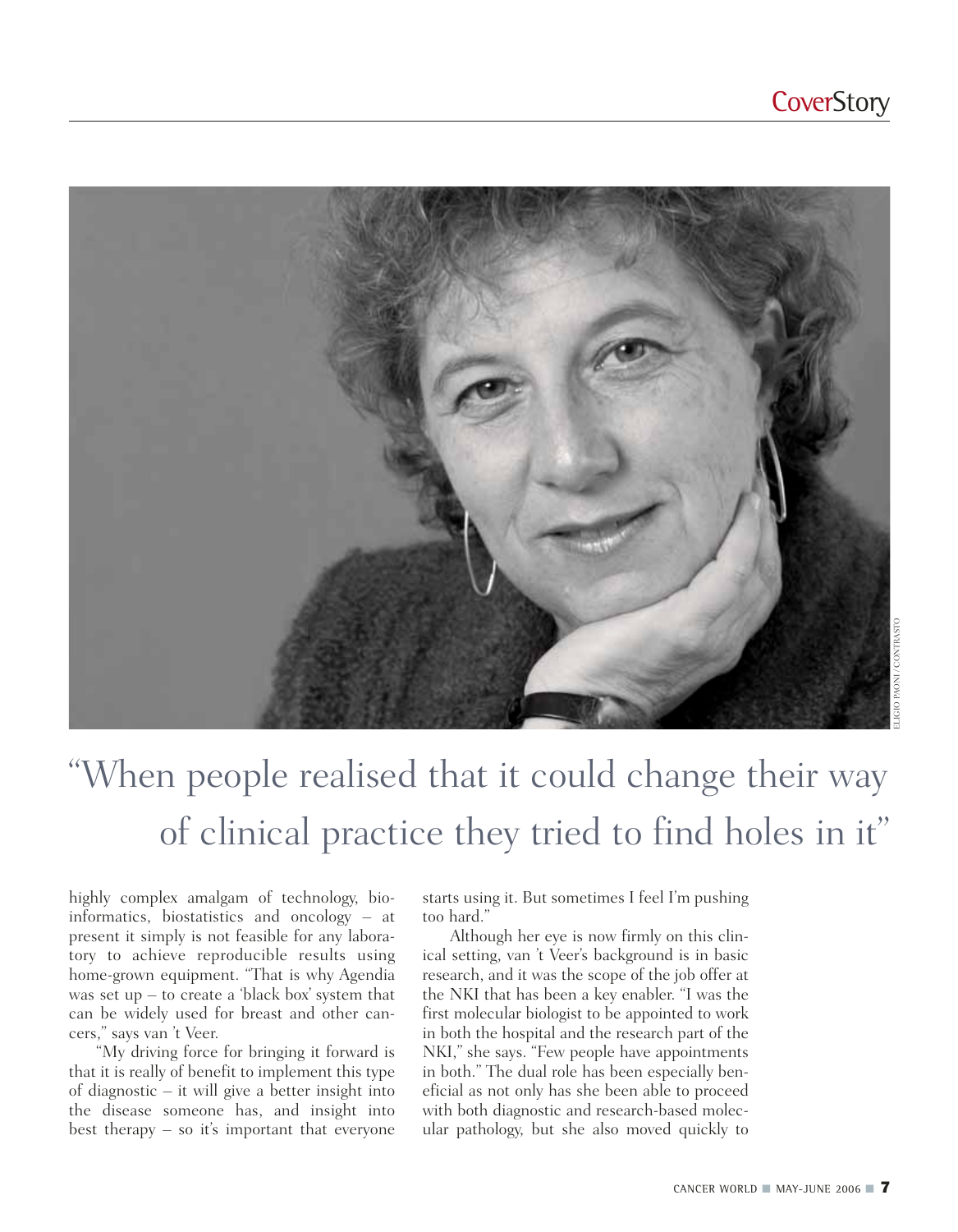The gene pool. On holiday with her family in Schiermonnikoog, an island off the north coast of the Netherlands



establish a family cancer clinic to help and gather data on those with hereditary disease.

So there could hardly be a better place to work for someone whose primary interest at school was biology – and in particular DNA and genes. At high school in the 1970s, her biology teacher was a ready source of such information, and when van 't Veer went to university to study biology she thought at first that embryology would be her speciality, until by chance she met the wife of a colleague who worked at the NKI, who asked if she would like to do a placement there.

This proved to be a fruitful route during her undergraduate and masters years, as she first carried out work on DNA repair and then worked with Roeland Nusse (now at Stanford) on a human homologue of a mouse gene – "This went very quickly – in a couple of weeks I had identified the gene, which was really spectacular." She ended up working for a year with Nusse and majoring in molecular oncology, and was present at the founding stages of the science. "When I cloned this human homologue involved in mouse breast cancer, I also started to see whether we could find alterations in genes in

human tumours, which was quite new then. I can remember reading Robert Weinberg's paper on the activated *Ras* oncogene in a human bladder cancer cell line, which was really very new. It's amazing progress that in 20 years I've moved from working in laboratory research on human oncogenes, as we called them then, to working with patients."

Van 't Veer moved on to take a PhD at the University of Leiden, completing an education that took some 13 years, which she followed up with two years in Boston.

Although recognising that it is not necessary to go to the US to gain post-doc research experience, van 't Veer reckons that it is just as important to experience a change in cultural attitudes to research and life in general that America can bring to young scientists and practitioners. "I enjoyed it greatly and of course there are just so many people in Boston working in molecular and cell biology and oncology research that there is critical mass that just speeds things up."

She was fortunate to join a group of five young principal investigators at a new cancer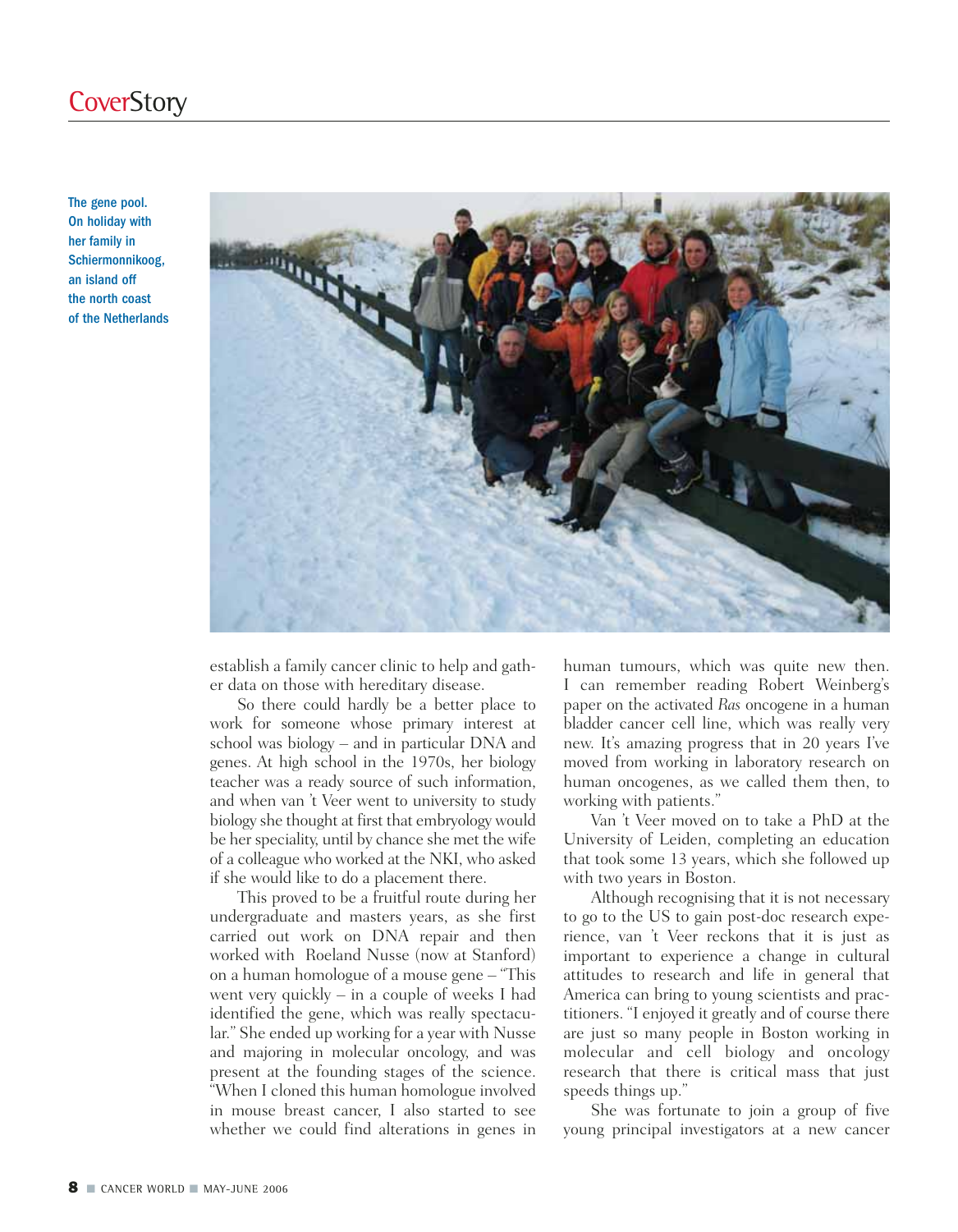centre at Harvard Medical School, including René Bernards, a Dutch countryman who is now a close colleague at the NKI and Agendia, and Stephen Friend, who went on to co-found Rosetta Inpharmatics (now part of Merck and co. Inc), set up in 1996 to develop the microarray gene expression technology that van 't Veer was later to use in her own work.

"This group generated a lot of excitement – they'd all come from big labs and were working on experimental cancer biology, and I did the most basic research I've done, on cell cycle control. But in Friend's group they found germline mutations in the *P53* gene that could help explain part of Li-Fraumeni syndrome [a rare autosomal dominant syndrome in which patients are predisposed to cancer]. The result was that several of us who returned to Europe and elsewhere from this group started family cancer clinics in the hospitals where we ended up working – because for the first time we could see that genes could explain hereditary cancer syndromes." So focused was this group, she adds, that their computer database was dubbed the 'candidate gene approach', thanks to the work on *P53*.

René Bernards was then appointed a professor at the NKI, and asked van 't Veer to join him as a fellow in the department of molecular carcinogenesis. 'The post-doc time is when you have the most freedom but you have to decide at some point what you want to do," she says. "I was very lucky – I didn't have to return home and worry about writing proposals and applying for grants, which is a struggle for many when they look for work."

Then a year later, the then NKI director, Piet Borst, led a brainstorm on where advances would be, and came up with the new molecular pathology post to further interest in translational research. "As I'd worked on gene characteristics of human tumours in my PhD, it was of interest to me, and as a new job, it would be up to me to create the work programme. And as it also involved research I thought I'd be an idiot not to take it." Despite the rather negative image of diagnostics, she first had to beat off 50 other applicants for the post.

She started with just two technicians, working alongside 'conventional' pathologists, and began to develop relationships with surgeons, medical oncologists and radiotherapists. "I gave presentations and we started to understand each other's language," she says. "I explained what a mutated BRCA 1 gene could mean to cancer risk to our head of surgery – afterwards he told me I was the first person he dared to ask what point mutations are – there was no one else so close he could directly ask."

She did a similar knowledge exchange with Emiel Rutgers, head of the breast clinic (and a current close colleague in the microarray research) – the NKI is a first-line centre for breast treatment. "I discovered what adjuvant treatment was, and found that many women were asking them for advice. But they didn't deal with the genetic side – it was not yet part of their clinical practice. In any case, 12 years ago it was only haemato-pathologists treating leukaemia and lymphoma who used the chromosomal break points as molecular diagnostics."

Van 't Veer established a family cancer clinic to provide advice and support on hereditary disease, and notes that now everyone treating cancer patients needs to know about genes in daily practice. She's stayed mainly with breast cancer for her work, thanks to the NKI's specialism and because so many things happen first with this disease. Another branch of her work is molecular epidemiology – a current large study, for example, is on gene–environment interactions in hereditary breast cancer.

After five years, van 't Veer split her team into diagnostic and research groups, and worked

"In 20 years I've moved from working on human oncogenes, as we called them, to working with patients"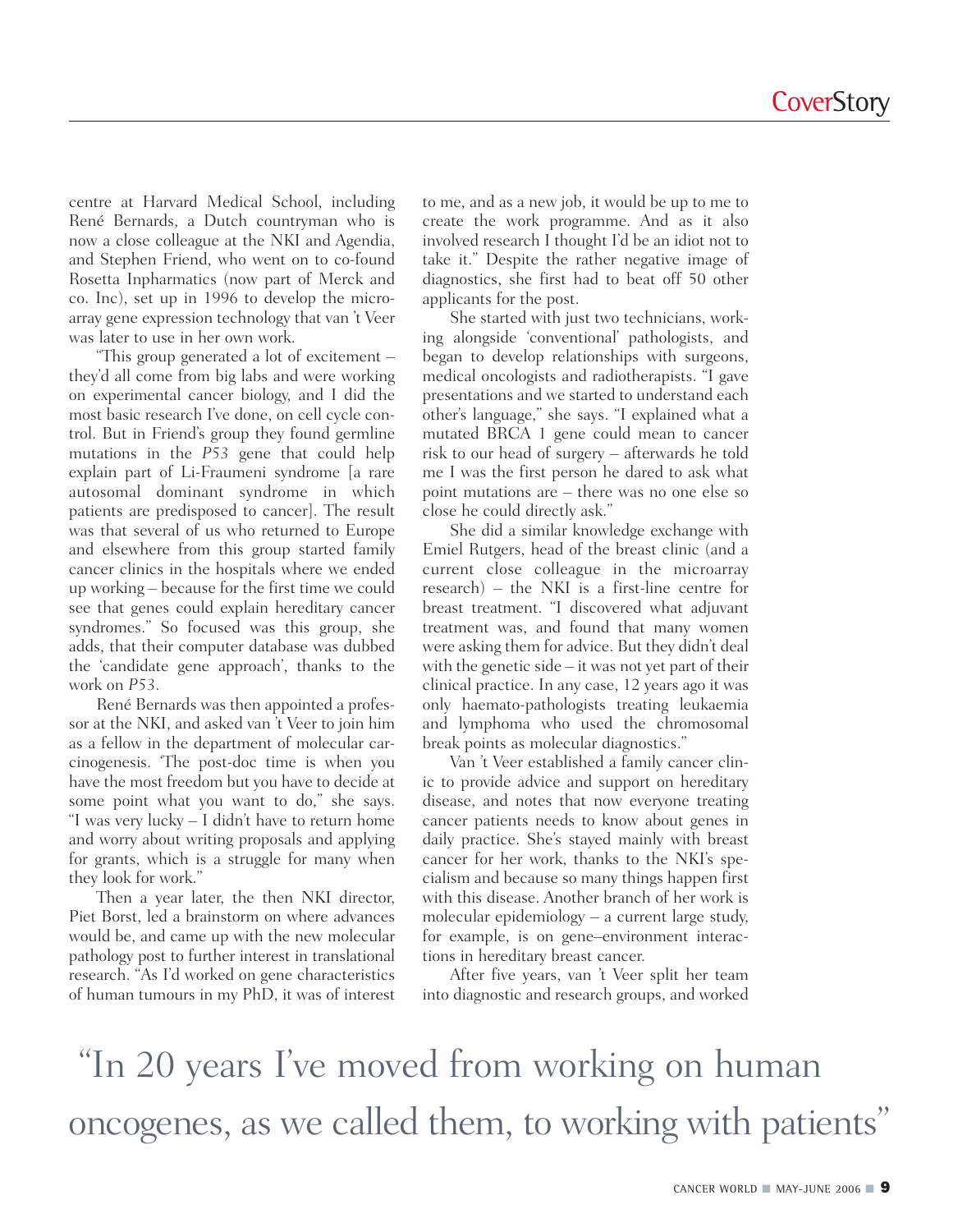#### "Reducing unnecessary treatment was one of two main discussion points we came up with"

to gain ISO quality certification for DNA diagnostic work. "While it's not obligatory we felt that in doing genetic tests for heredity cancers major decisions were going to be made on a single result, so we made sure it was quality controlled." On the research side, she focused on single-gene, single effects – until the NKI, like many other institutes, decided to start work with microarrays in the late 1990s. "We had to decide whether to wait until it was developed and buy something, or start our own microarray facility and build up experience, and we chose the latter. I became involved together with other pathologists because we had tumour series that would be very interesting to study using microarrays. But it was a big hurdle in the first years to produce microarrays to high standards. There can be a lot of variation in hybridisation between one array and another."

There are several types of microarrays and applications apart from cancer (for a good primer on the subject, see www.ncbi.nlm.nih.gov/about/ primer/microarrays.html). However, the gene expression segment has become one of the biggest application areas, and already represents a market approaching a billion dollars. Van 't Veer and colleagues – including Marc van de Vijver, co-author on many papers – realised that one of the main planks in making progress is the production of reliable microarrays, where the private sector had a role, and it was Bernards who used his contacts with Rosetta Inpharmatics to start a collaboration that led to the breast cancer gene expression profile.

"Rosetta had the microarrays and analysis expertise, but we came up with the clinical question and the patient information," explains van 't Veer. The NKI is one of the few centres with a large bank of frozen breast cancer tissue, thanks to a far-sighted pathologist who started a

standardised biobank back in 1983, and the particular microarrays used by the NKI are able to profile gene expression in frozen tissue. As breast cancer patients have long been followed up at the institute, clinical outcomes were also known.

Van 't Veer found herself in the centre of a multidisciplinary team that took the initial question – predicting the risk of metastatic disease – and after much mathematical analysis and discussion emerged with a translation into the clinical setting – reducing unnecessary treatment of women at low risk using a 70-gene 'signature'. It has involved working with physicists at Rosetta on the bioinformatics methodology, checking and refining the data analysis with a biostatistician at the NKI, and talking with many research colleagues, and has been a hugely enjoyable experience for van 't Veer.\*

"Reducing unnecessary treatment was one of two main discussion points we came up with – the other was that the profile actually shows you very early on in the development of a tumour that the programme for metastatic risk is laid down, or hard-wired." In a news item van 't Veer co-authored for *Nature* in 2003, she references a paper published in the *Lancet* in 1889 that hypothesised this hard-wiring – a startling connection with medical history.

"The impact of both findings has surprised me, as has the ongoing work on the integration of all the specialities. I never expected this small group to go so far and that everyone would know the paper in *Nature* and I would have people coming up to me in meetings saying, 'Ah now we can see you for real.'"

Van 't Veer has presented the gene profiling story many times now, and continues to do so – "It's because people thought microarray technol-

<sup>\*</sup>For more on gene expression profiling and breast cancer, see *Nature* 415:530-536 and *Journal of Clinical Oncology* 23:1631-1635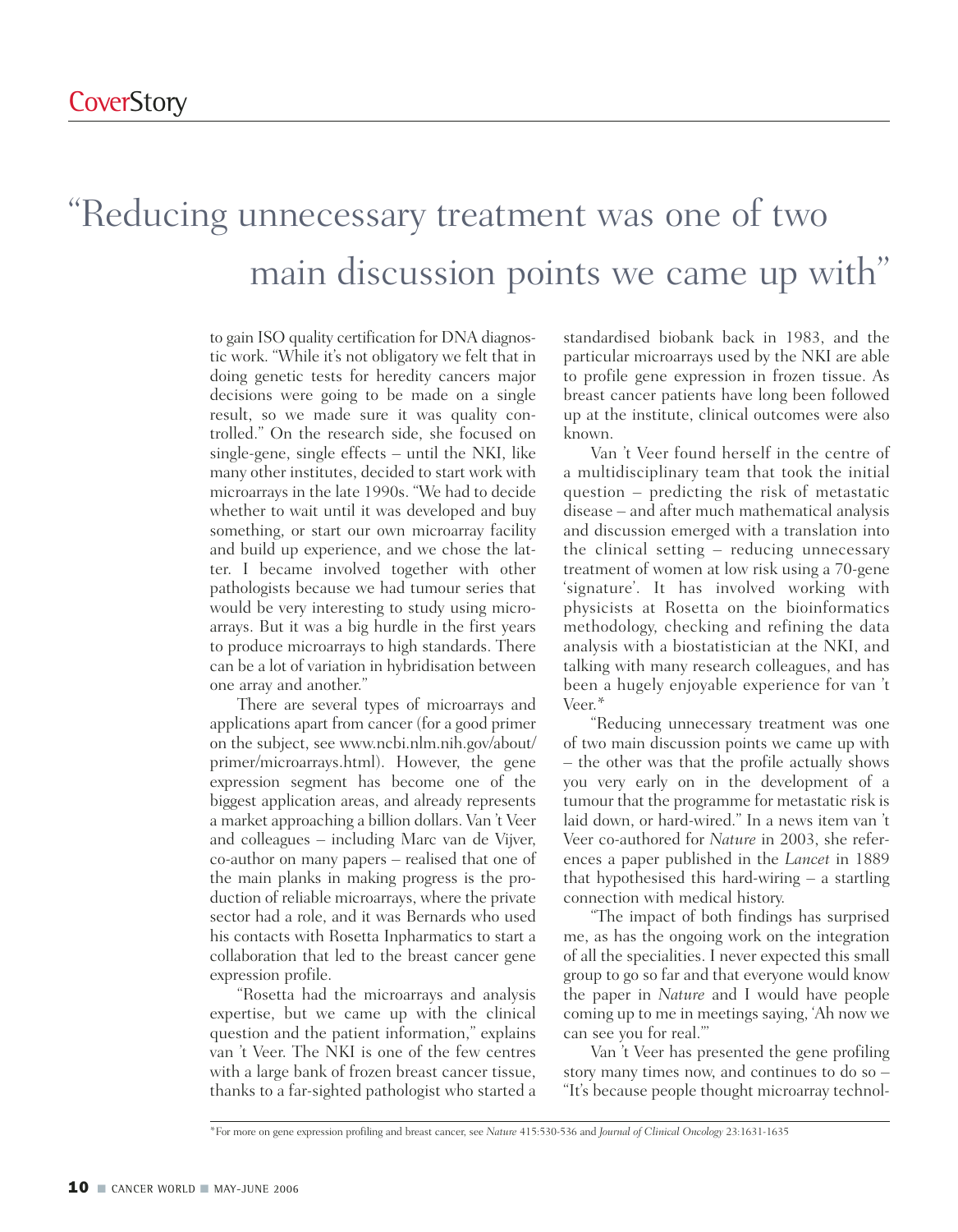

ogy would bring advances never seen before and it shows that all the billions of dollars invested in universities and institutes can make fast progress."

The NKI, she says, soon realised it could not attract funding to take the 70-gene test (MammaPrint) and other research to market, and decided to set up a spin-off company, namely Agendia, with van 't Veer and Bernards as two of the directors. The company has grown rapidly and now numbers over 30 employees (and much credit must go to a commercial director poached from British biotech giant, Amersham). The major investors are Europe-based, while some funding arrives via the European Union Framework programme. Although a bit hesitant at taking the plunge into commercial life, van 't Veer feels that such start-ups are critical for rapid realisation of the results of translational research, commenting that larger companies are not as fleet of foot when it comes to innovation. "This type of academic spin-off is common in the US but not so much in Europe," she notes.

Further, she says that having been at the centre of the profiling research, she felt a responsibility to continue to play a key role, not least to drive the quality and robustness of the use of microarrays and DNA diagnostics, and to benefit NKI by collaborating in trials. There has, however, been a steep learning curve in dealing with the venture capital community and also with regulatory processes, while there have been quite a few criticisms levelled at the work. She and colleagues have had to fend off accusations of conflict of interest between the NKI and Agendia, for example.

The NKI soon realised it could not attract funding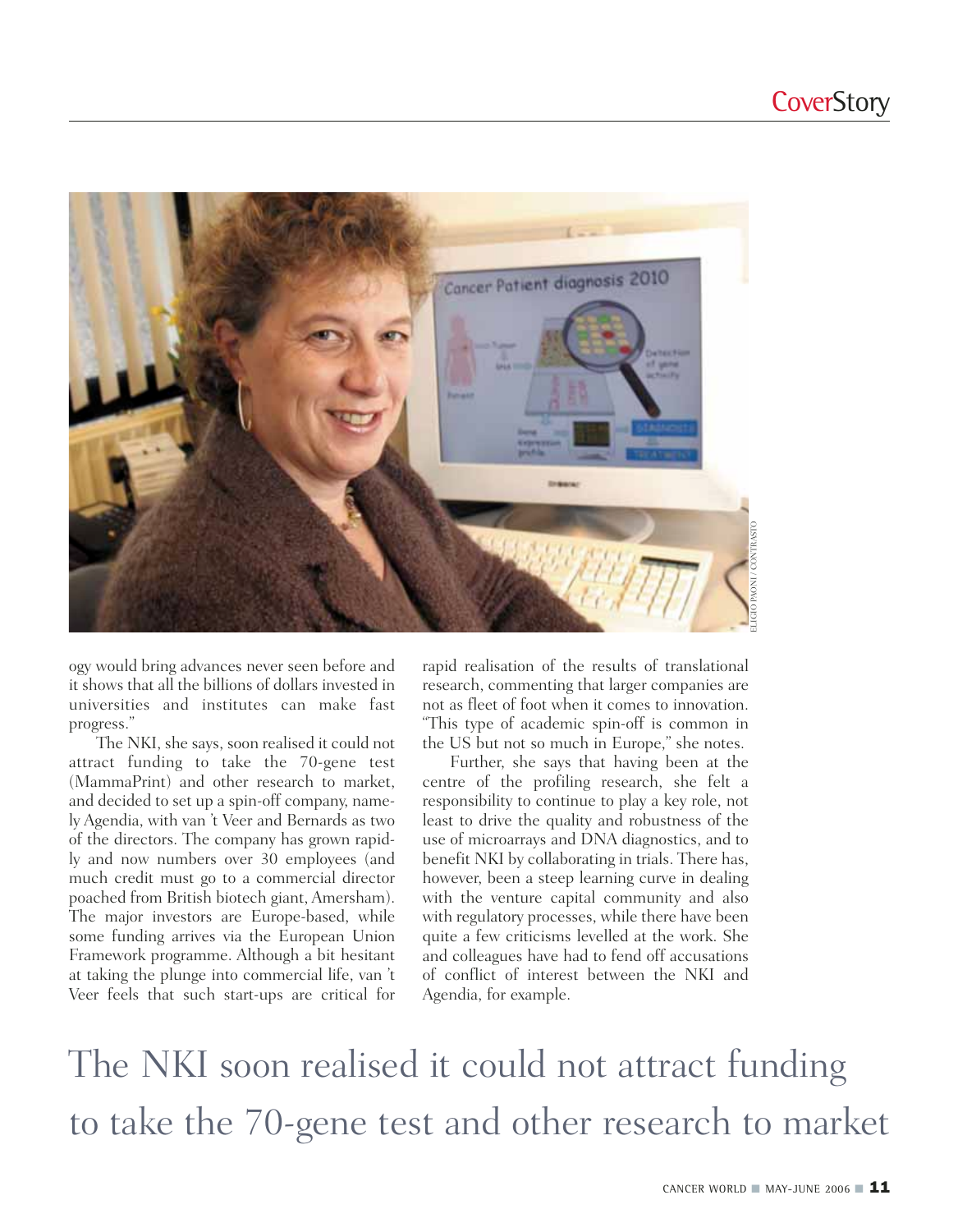

Private profile. Van 't Veer with Agendia co-directors Bernhard Sixt (left), and René Bernards

"But as we look at more complicated diagnostics and targeted therapies, such as the EGF receptor drugs, it's hard to do the development quickly," she says. "Small companies have a role to play in being close to academic centres and moving things out into the commercial setting."

Agendia now buys in custom microarrays from Agilent (to which Rosetta had sold its technology) and is both a fully commercial supplier of MammaPrint and other products, and a clinical trials collaborator with the NKI and other research organisations. Trials involving the 70 gene signature include a 500-patient cohort started in 2004 in the Netherlands, where the test result is given in addition to other information on risk of recurrence. "What we are evaluating here is what patients and doctors do with the information," says van 't Veer. Another trial is the major European Union-sponsored

MINDACT (Microarray for Node Negative Disease may Avoid Chemotherapy) prospective project, run by the EORTC (European Organisation for Research and Treatment of Cancer) and TRANSBIG, the translational research network of the Breast International Group (see also *Cancer World* 7).

Other critics have felt that gene expression signatures such as the Amsterdam one are being rushed out too quickly, are over-optimistic, and do not pass methodological 'litmus tests'. One recent paper asks, for example, whether a doctor would be "prepared to withhold adjuvant chemotherapy in a young patient with a node-negative, HER2 positive breast cancer and a good-prognosis signature". Van 't Veer and colleagues, such as Martine Piccart, founder of TRANSBIG, report that independent validation of the Amsterdam signature is more than good enough to proceed with prospective clinical trials, while recognising that refinements and new signatures are bound to arrive sooner rather than later.

Van 't Veer adds that a group in Rotterdam has come up with near identical results using a different microarray platform, and that different mathematical techniques used have all been found to point at the same tumour subgroups, i.e. low- and high-risk groups. "As we have more tumours analysed we will be able to have more subgroups. I do realise the 70-gene signature can be improved – but to do that we need to do trials such as MINDACT."

Outside of trials, van 't Veer says that "technically the profile can be used now in clinical practice – with Agendia we have shown you can carry out robust and reliable testing using microarrays. But it's not that simple. The same person who set up the ISO certified lab at the DNA diagnostics department at NKI has moved to Agendia to set up a similar approved lab – but there are still only a handful of such laboratories in the world that can do microarray work to this standard." That of course is where the 'black box' system comes in. Colorectal cancer will be the next tumour type to benefit from this type of profiling, she says, noting that leukaemia already has a number of tests available, albeit for a much smaller patient population.

The rapid availability of the Agendia test has